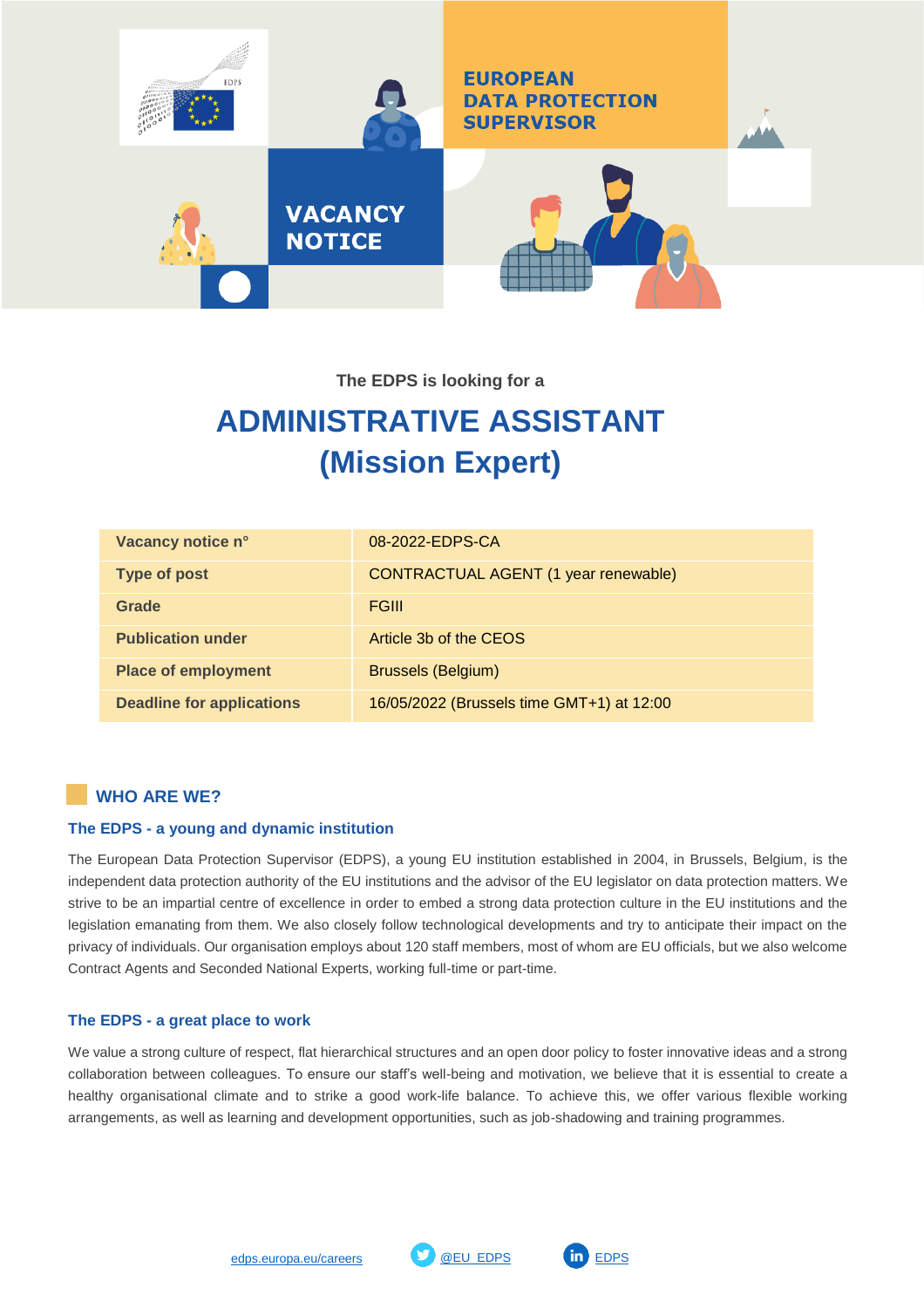## **WHO ARE WE LOOKING FOR?**

Someone who

- fits in an informal and friendly yet professional working environment;
- appreciates working collaboratively with other colleagues on a variety of different projects;
- brings their creativity and initiative to the table;
- enjoys engaging constructively with stakeholders, based on our core values: integrity, impartiality, transparency and pragmatism.

## **ABOUT THE POSITION**

Our job vacancy is in the Administrative Sector, which is part of the HR, Budget and Administration Unit (HRBA). The unit is in charge of a number of horizontal processes aimed to ensure the financial, human and administrative resources and tools for the smooth functioning of the EDPS. The unit also provides financial, HR, and administrative support to the Secretariat of the European Data Protection Board (EDPB), which is administratively attached to the EDPS.

Your main responsibilities as an **Administrative Assistant** will include:

### LOCAL MISSION OFFICER

- MIPS main contact point, providing helpdesk support to EDPS/EDPB staff and answer questions about rules and regulations;
- Acting as PMO's main contact point for the handling of mission files and responsible for implementation and internal communication of new features and procedures regarding missions;
- Introduction and maintenance of visa chains, delegations and roles in MIPS;
- Distribution, follow-up and reporting of the budget in MIPS;
- Verification and payment of travel agency invoices regarding missions;
- Monitor on behalf of the EDPS calls for tender and contracts for the travel agency, corporate credit card & insurance (in association with PMO);
- Provide refreshers, presentations and on the job training to staff members on updated MIPs features.

#### GENERAL ADMINISTRATIVE TASKS

- Contribute to the planning and provision of logistics services (offices supplies, business cards);
- Provide support for tasks related to filing and document management;
- Assist with annual inventory exercises and the management of physical assets;
- Contribute to horizontal tasks in cooperation with the unit's HR and Finance teams.

You may also be required to carry out additional tasks when necessary and in the interest of the service.

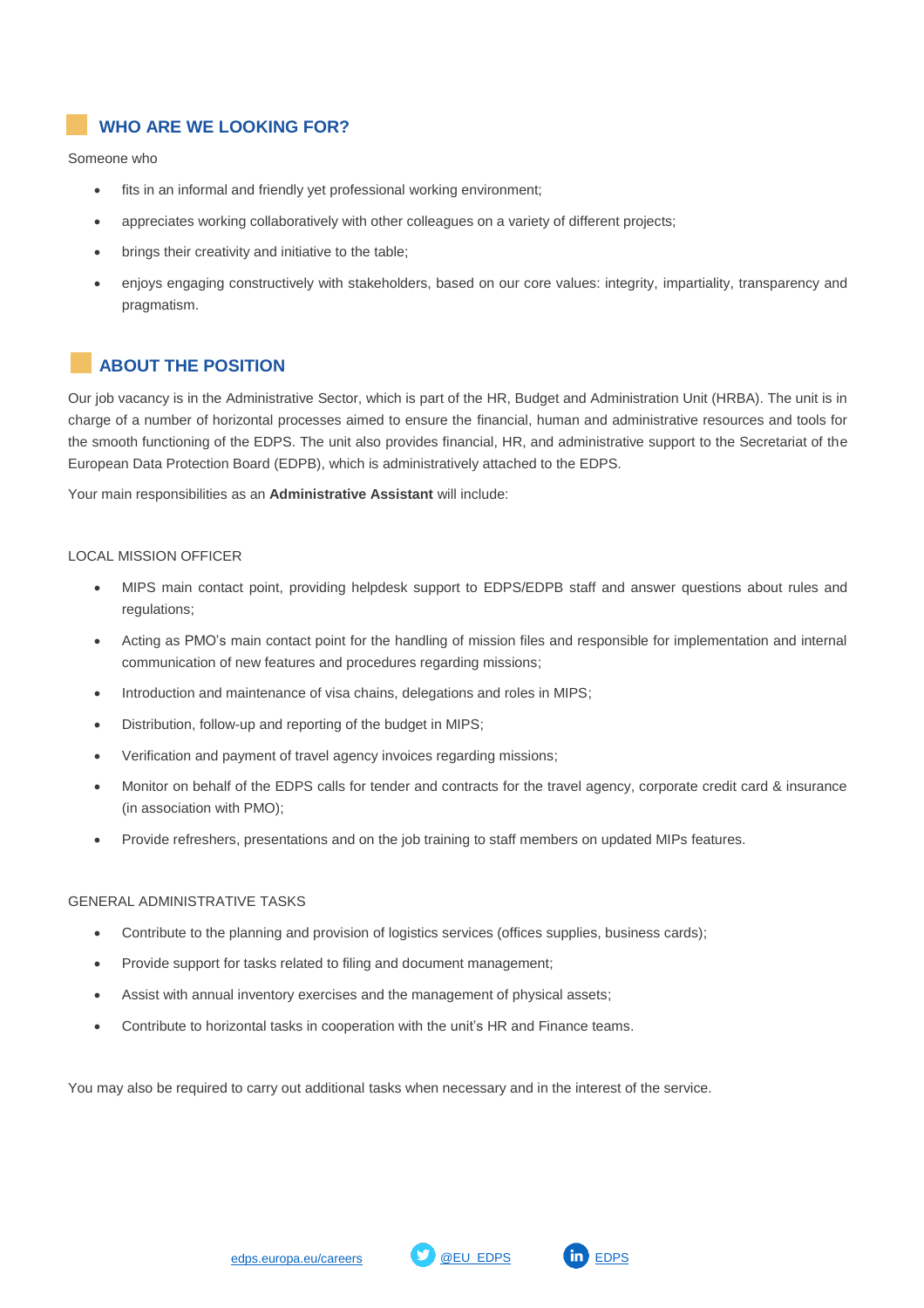# **OUR ELIGIBILITY AND SELECTION CRITERIA**

## **Eligibility criteria**

We will consider your application only if you meet the following criteria by the deadline for submitting applications<sup>1</sup>:

- a level of post-secondary education attested by a diploma, or a level of secondary education attested by a diploma giving access to post-secondary education, and appropriate professional experience of at least three years;
- to have at least 2 years of relevant professional experience as an administrative assistant or equivalent;
- candidates for this Contract Agent position have to successfully pass the EPSO Permanent CAST by the end of the recruitment process and are therefore encouraged, in order to fasten this process, to create a corresponding EPSO profile already with their application.

### **Selection criteria**

For this job vacancy, we are looking for someone with the following essential and advantageous skills and experience:

Essential

- Excellent hands-on knowledge of MIPs and its core functionalities gained as Mission Expert/Local Mission Officer (back office);
- Excellent knowledge of the Mission's guide implemented by the European Commission and adopted by the EDPS;
- A good knowledge of the Financial regulations and its rules of application to the European institutions;
- Ability to liaise and cooperate with counterparts form other EU institutions, in particular with PMO;
- To be flexible, ready for multi-tasking and have problem solving skills;
- To be meticulous and care for detail;
- To be motivated to learn;
- Excellent inter-personal, customer orientation and communication skills;
- Ability to work in a small team in the dynamic environment of a young institution;
- Sense of responsibility, organisation, initiative and human relations;
- Very good computer skills, including standard software used by the European institutions;
- A very good knowledge of English.

#### Advantageous

- Experience in providing on the job trainings;
- Experience in using SYSPER, ARES and/or ABAC;
- Experience in the domain of logistics and/or inventory;
- A good knowledge of French is considered to be an asset;
- Knowledge of other official languages.



<sup>1</sup> In case you will be offered the job, you must also provide evidence of EU nationality; have completed any compulsory military service; provide appropriate character references ( have no criminal record); pass the EU institutions' medical examination; be fluent in one of the EU languages and be able to work in a second EU language.